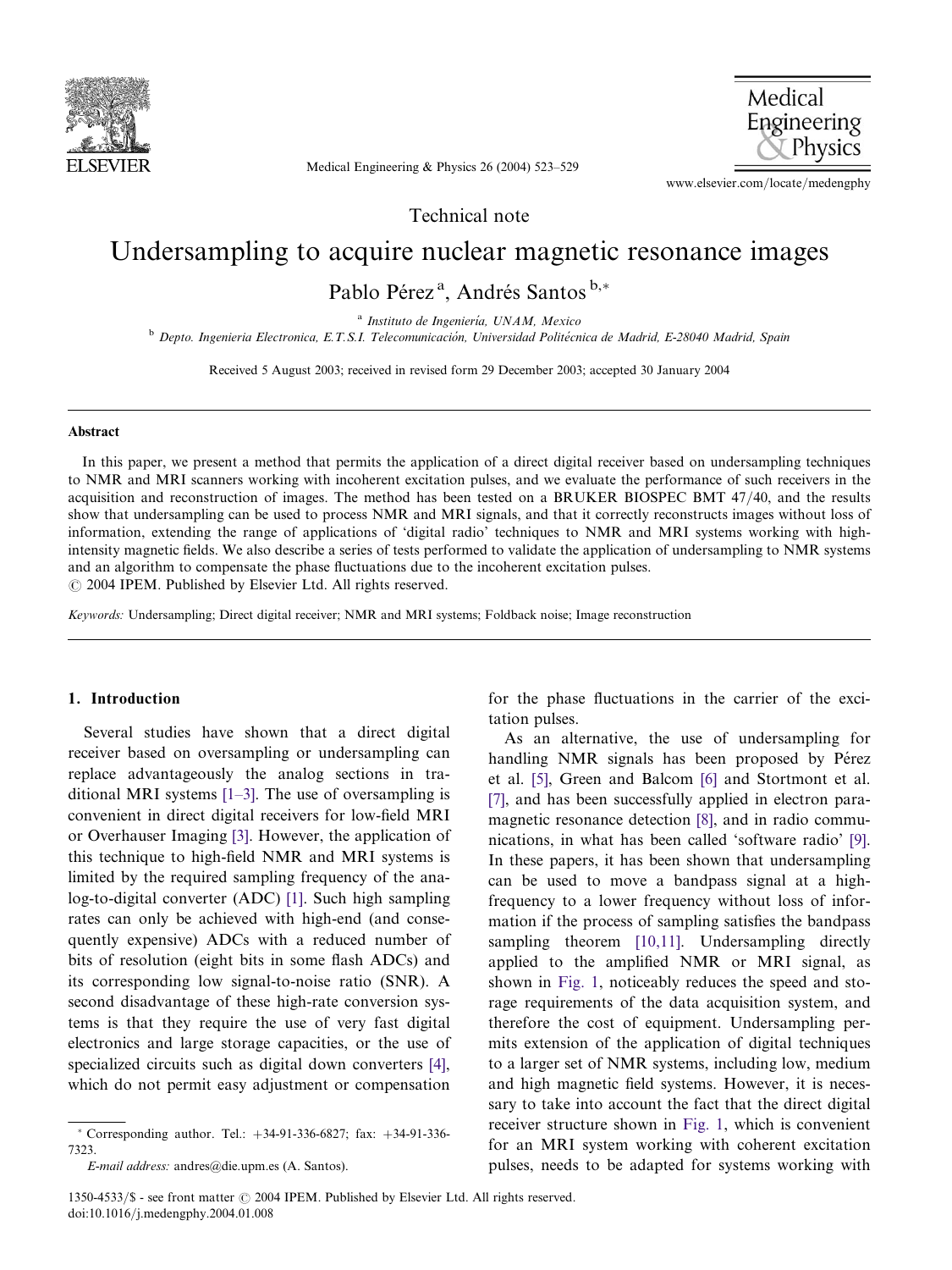<span id="page-1-0"></span>

Fig. 1. Block diagram of the direct digital receiver proposed for an NMR system working with coherent excitation pulses. After the tuned amplifier, the signal is down-converted with undersampling. The last block (detection and decimation) is used if the demodulated signal is not centered at zero frequency.

incoherent excitation pulses, as shown below. This type of pulse is used in many commercial systems.

This work presents the use of the undersampling or passband sampling technique in the acquisition of NMR signals for image reconstruction applied to commercial analog equipment working with incoherent excitation pulses. A method of compensation for phase fluctuations between lines of the k-space, due to the incoherent excitation pulses, is also presented. This method permits correct reconstruction of the images and shows that the use of undersampling does not introduce any loss of information. Section 2 briefly introduces the theoretical basis of undersampling, Section 3 presents the experiments performed to confirm the predictions, and the results are shown and discussed in Section 4. Finally, conclusions are presented in Section 5.

## 2. Theory

Bandpass signals are characterized by having no frequency components above a frequency  $f_h$  or below a frequency  $f_1$ . As shown in various references (for example [\[10,11\]](#page-6-0)) the aliasing produced during the sampling process can be used advantageously when sampling passband signals: a sampling rate lower than  $2f<sub>h</sub>$ can be used, according to the bandpass sampling theorem for uniform and instantaneous sampling. This theorem states that a bandpass signal can be reproduced from its sample values if the sampling frequency  $f<sub>s</sub>$  satisfies [\[10\]](#page-6-0)

$$
\frac{2f_h}{n} \le f_s \le \frac{2f_1}{(n-1)}\tag{1}
$$

where  $n$  is an integer that satisfies

$$
2 \le n \le \frac{f_h}{(f_h - f_l)}\tag{2}
$$

and

$$
[f_h - f_l] \le f_l \tag{3}
$$

As has been illustrated in previous work [\[5,10\]](#page-6-0), sampling a bandpass signal with a sampling frequency that satisfies the constraints established in Eq. (1) produces a sequence of samples that permits recovery of the original analog signal spectrum centered at a lower frequency. In general, this latter frequency is not zero, except in certain conditions [\[12\].](#page-6-0) An additional constraint is that the sampled signal must have a sampling frequency greater than twice its bandwidth. Therefore, it is necessary to perform a numerical demodulation to move the signal to the baseband and realize a decimation process to reduce the sampling frequency to that required by the Nyquist theorem. These processes are depicted in Fig. 1 as detection and decimation.

Other characteristics of the ADCs that become important when they are used beyond the Nyquist rate or with undersampling have been studied in the literature [\[11\]](#page-6-0); one of the most relevant is the degradation of the SNR. In general, the thermal noise and the quantization error spectra present extend well beyond the Nyquist frequency  $f_s$  ( $f_s = 2B$ , B being the signal bandwidth). When a quantized signal is sampled, the entire noise spectrum is folded back into the baseband (aliasing), and it is reasonable to take the total quantization noise power as a measure of the noise to be expected in the baseband [\[13,14\]](#page-6-0). For sinusoidal inputs, an expression for the maximum theoretical signal-to-quantizationnoise ratio at the Nyquist rate can be derived following certain assumptions on the noise and the input signal [\[15,16\]:](#page-6-0)

$$
SNR = 6.02N + 1.76 \text{ dB}
$$
 (4)

where  $N$  is the number of bits of the ADC. As is well known, for each extra bit of resolution in the ADC, there is approximately 6 dB improvement in the SNR.

In the case of undersampling applied to relocate a bandpass signal, the noise from all the aliased bands is combined into the band where the signal of interest is relocated. As in any sampled system, the periodicity of the spectrum causes all wideband noise to be combined in each of the  $f_s/2$  bands. Even with an ideal antialiasing filter, the SNR is not preserved in bandpass sampling because the noise from the aliased spectra will always overlap into the signal.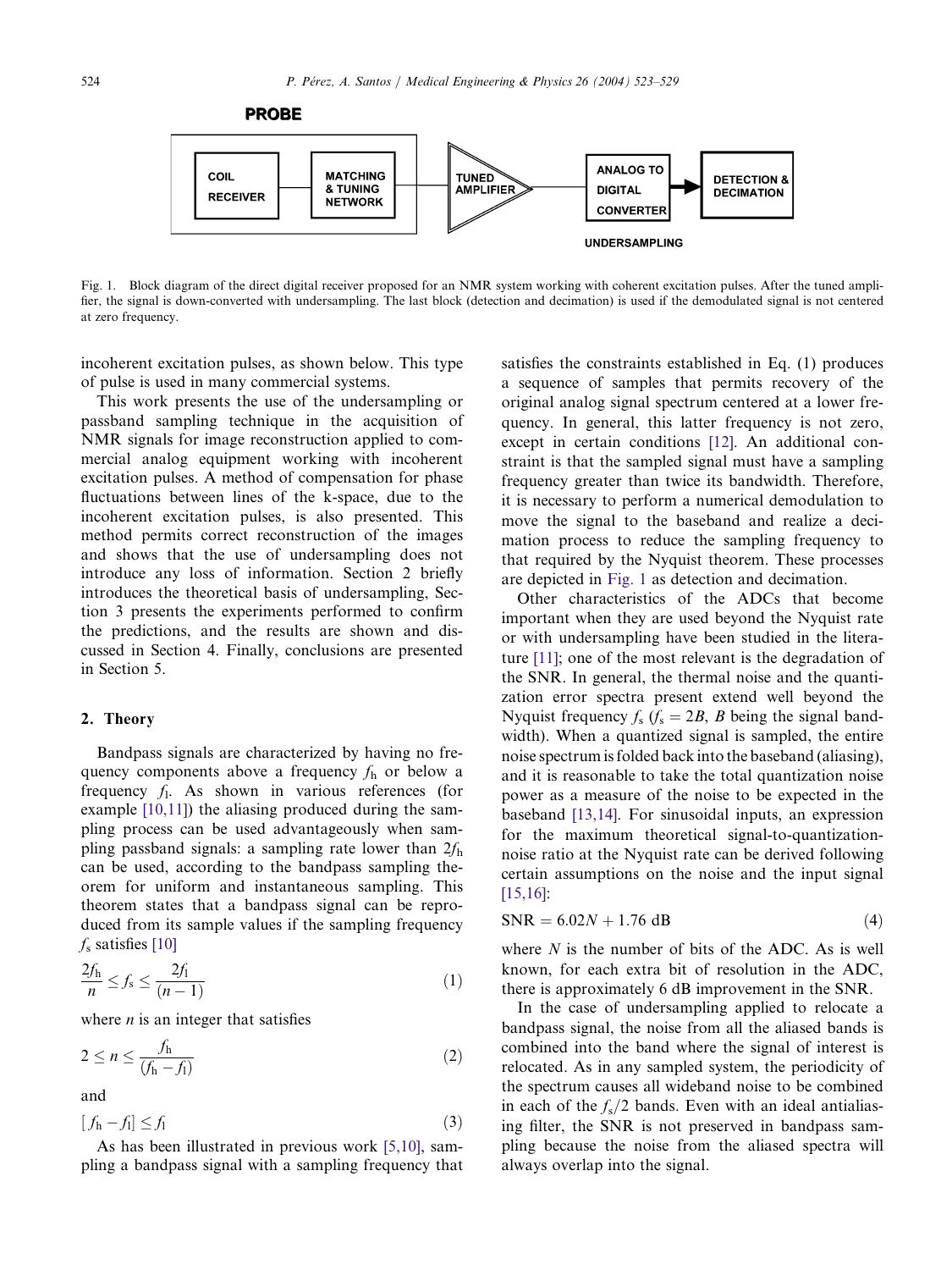An estimation of the degradation of the SNR ratio can be obtained, considering that the noise spectrum is not uniform, according to the following formula [\[13\]:](#page-6-0)

$$
D_{\text{SNR}} \approx 10 \log \left( \frac{B_{\text{EA}}}{f_{\text{s}}/2} \right) \tag{5}
$$

where  $f_s$  is the sampling rate and  $B_{EA}$  is the equivalent noise bandwidth of the analog signal. This degradation behavior has been shown experimentally [\[13\]](#page-6-0) and in the field of NMR [\[5\]](#page-6-0). As shown in Eq. (5), the degradation of the SNR can be reduced if the equivalent noise bandwidth of the analog signal is reduced using a better passband filtering process in the radio-frequency (RF) stage (before the signal is applied to the input of the ADC) and increasing the number of bits of resolution of the ADC (smaller quantization noise). When the noise level obtained with a certain sampling frequency is unacceptable, it can be reduced by using a higher sampling frequency.

As presented above, undersampling degrades the SNR, but because an analog phase-quadrature detector (the standard circuit used in NMR and MRI systems) also introduces some degradation, there may be an overall improvement in SNR. As an example and according to the literature until 1997 [\[17–19\],](#page-6-0) the degradation produced by phase-quadrature detectors was at least 10 dB (nowadays quadrature phase detectors with insert loss of about 1 dB can be found [\[20\]\)](#page-6-0). Therefore, from Eq. (5), it can be deduced that by choosing an adequate sampling frequency, undersampling could provide a SNR similar to that obtained with an analog phase-quadrature detector. Nevertheless, this comparison is between the two components working isolated and with an input signal with the same characteristics. In a NMR system, these components are part of a signal processing chain in which the noise figure of the pre-amplifier will predominate [\[21,22\].](#page-6-0) Digital undersampling with substantial degree of undersampling, can be advantageous in terms of SNR, when replacing noisy quadrature receivers.

Note that when applying digital techniques in parallel to the original analog system to acquire the NMR RF signal, as in this work, the coherence of the excitation pulses applied to the sample during excitation is important. The oscillating RF field produced by the transmitter coil when a sequence of pulses is applied at times  $t_1,t_2,\ldots,t_k$  with duration  $\tau_1,\tau_2,\ldots,\tau_k$  can be represented by the following function [\[23\]](#page-6-0)

$$
H(t) = \sum_{k} A_k(t) \cos(wt + \varphi_k)
$$
\n(6)

where  $A_k(t) = 0$  outside the interval  $t_k \le t \le t_k + \tau_k$ . These pulses are called incoherent if the phases  $\varphi_k$  are randomly distributed, and coherent if their values can be controlled (in particular, if they have the same value  $\varphi$ ). These variations in phase values clearly affect the final phase of the received signal, especially the encoding phase in a 2DFT image reconstruction process. If coherent pulses are used, the receiver structure presented in [Fig. 1](#page-1-0) is still valid, because in this case, the phase of the received signal is not modified from line to line in the scanning process. However, when the NMR equipment uses incoherent pulses, it is necessary either to have a reference signal or to implement a method to compensate for the phase fluctuations. If these phase fluctuations are uncompensated, a reconstructed image similar to that shown in Fig. 2 is obtained. Then, to reconstruct the image, it is necessary to acquire either the reference signal used by the analog demodulation stage in the NMR equipment, or the excitation pulse itself to estimate the initial phase. Then, the system structure in [Fig. 1](#page-1-0) has to be modified to include additional stages to acquire the excitation pulses and the echoes as shown in Fig. 3.



Fig. 2. A cross-section image reconstructed without compensation for the received signal phase fluctuations.



Fig. 3. Direct digital receiver proposed for an NMR system working with incoherent excitation pulses when the reference signal used in the analog quadrature detection is not available.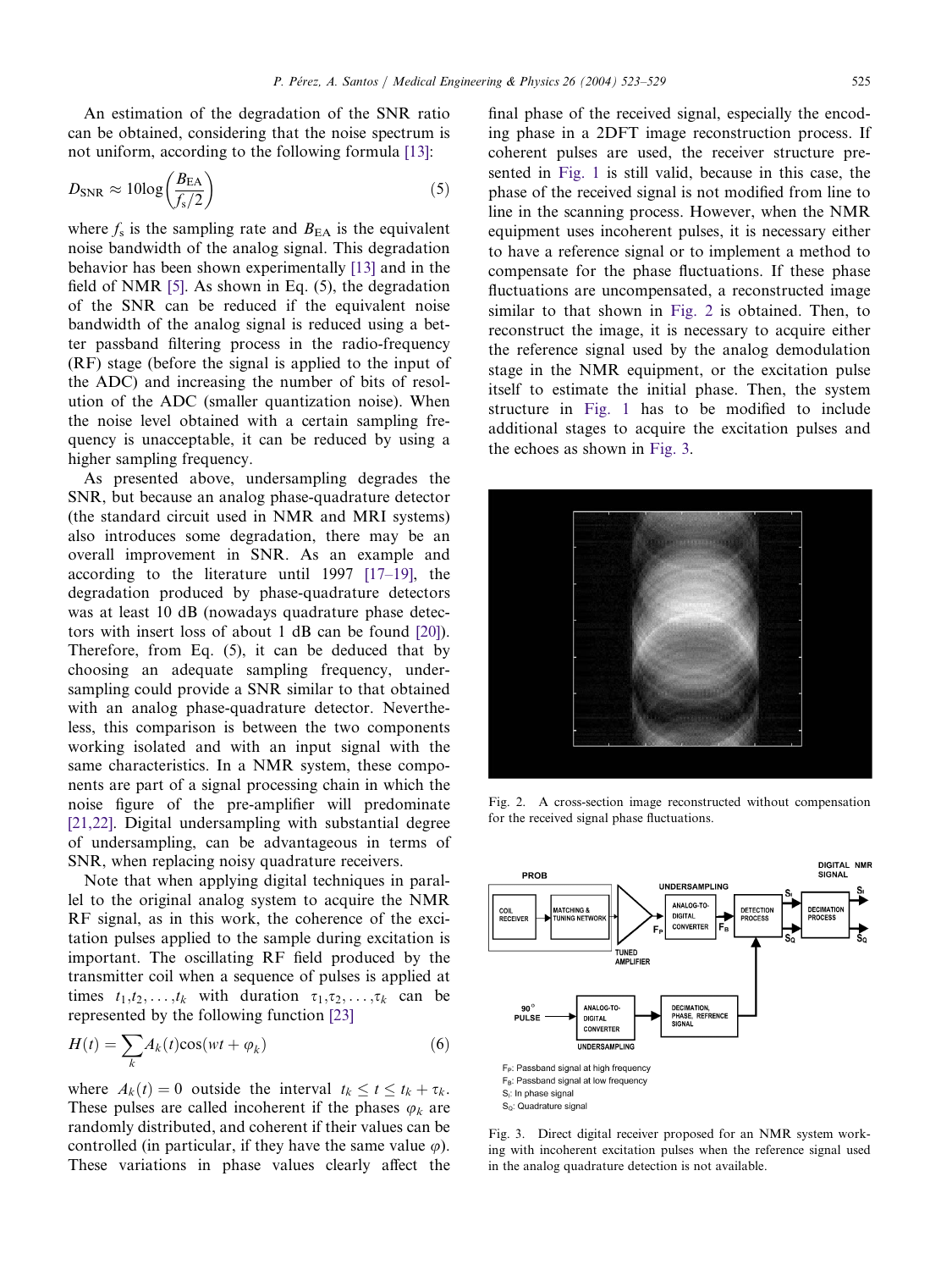#### 3. Materials and methods

The proposed method for acquiring MR images with undersampling, including the compensation for phase fluctuations due to the incoherence of the excitation pulses, was tested on a BIOSPEC BMT 47/40 MR system (BRUKER, 4.7 T, 200 MHz for  ${}^{1}H$ ), which is an analog system up to where the baseband signal is obtained and digitized. It operates using incoherent  $90^\circ$ and 180° excitation pulses.

In our experiments, digital signals were acquired with an oscilloscope (Tektronix TDS-524A with GPIB interface) that has an analog bandwidth limited to 500 MHz per channel, sampling rates up to 500 Msamples/ s, and storage capacity up to 50,000 samples per channel. Data were transferred to a personal computer via the GPIB interface after acquisition. One of this oscilloscope's limitations is that it has a resolution of eight bits per sample, which limits the maximum theoretical SNR for every scale to 49.92 dB (Eq. (4)).

The NMR signal (passband, center frequency of 200.36 MHz) was acquired at the input of the BIOS-PEC scanner's phase-quadrature detector, where the amplitude of the signal is limited to 100 mV to avoid saturation of the detector, and the bandwidth is 50 kHz or less, depending on the conditions of operation (mainly sequence and FOV). For comparison purposes, the signal at the output of the analog receiver was also acquired immediately before the AD converters and after the analog amplification and filtering processes. At this second point, the echo signal is in quadrature. The connections used are shown in Fig. 4.

Two different phantoms were used in the developed experiments: the first was a 49.5 mm diameter spherical phantom made of glass and filled with water, with a bubble, and the second was a quality control multipurpose phantom with a complex structure and filled with a H<sub>2</sub>O solution which has a  $T_1 = 200$  ms. This phantom is supplied by the system manufacturer (BRUKER). In the experiments, the echo signals were



Fig. 4. Interconnection of the equipment used in the experiments.

generated using a spin-echo sequence with  $TR = 1500$ ms and  $TE = 6$  ms. For the spherical phantom, other important data were  $FOV = 60 \times 60$  mm<sup>2</sup> and slice thickness  $=$  5 mm, and for the quality control phantom these were  $FOV = 70 \times 70$  mm<sup>2</sup> and slice thickness = 4 mm. The acquired data were sent to the computer via the GPIB interface during the TR interval, for processing off-line.

The images of the transverse section of the phantoms were acquired with a resolution of  $128 \times 128$  pixels. The k-space signals were acquired at the RF output using an undersampling rate of 5 Msamples/s. In all cases, each signal was acquired during an interval of 2.3 ms and its acquisition started with the leading edge of the read pulse. The values of the parameter set for the operation of the NMR system and the oscilloscope permitted us to fulfill the conditions established by the passband sampling theorem, as per Eqs.  $(1)$ – $(3)$ .

In all cases, it was necessary to develop a method to compensate for the phase fluctuations due to the incoherence of the  $90^\circ$  excitation pulses. As it was not possible to access the reference signal used in the quadrature detection by the BRUKER equipment, it was necessary to acquire the  $90^\circ$  excitation pulses directly using a second oscilloscope channel. For this reason, the oscilloscope was programmed with a preevent time of 7.7 ms. These excitation pulses allowed us to implement the phase compensation algorithm, and they were acquired and sent to the PC together with the corresponding echo for each of the k-space line. The reconstructed images were compared with those reconstructed with the data acquired after the quadrature receiver at 2.5 Msamples/s (for the spherical phantom) and with the image supplied by the scanner under normal conditions (for the quality phantom) to determine whether the information coded in phase and frequency had been correctly recovered.

The undersampled signals were processed as follows:

- (1) Carrier frequency detection, by locating the position of the maximum in the magnitude spectrum of the FID signal, was obtained during the calibration process of the BRUKER system.
- (2) Baseband shifting, by multiplying each signal by a complex exponential  $\exp(2\pi f_c n/f_s + \varphi_i)$ , where  $f_c$  is the carrier frequency of the signal,  $f_s$  is the sampling rate and  $\varphi_i$  is the phase value that permits compensation for the phase fluctuation of the carrier of the excitation pulses. This phase was obtained using the method outlined in the flow diagram in [Fig. 5](#page-4-0) and described next [\[24\]](#page-6-0). The chosen value of the phase  $\varphi$  is that which produces a positive amplitude,  $v_{pi}$  greater than the absolute value of the negative amplitude,  $|v_{ni}|$ , of the in-phase component from the  $90^\circ$  excitation pulse. It also has the minimum area under the quadrature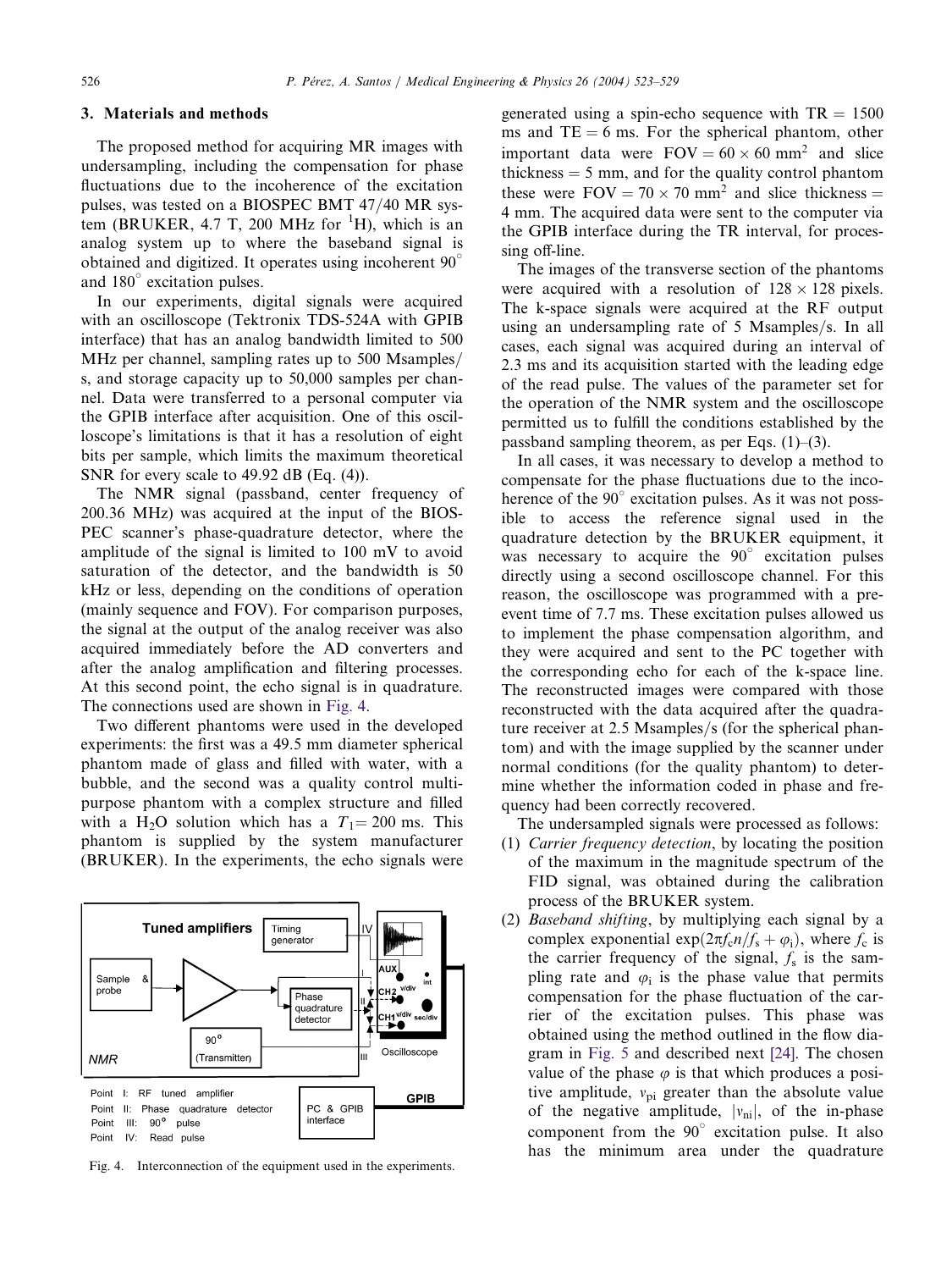<span id="page-4-0"></span>

Fig. 5. Flow diagram of the algorithm used to select the adequate phase for detecting the echo signal. This phase produces an envelope with maximum positive real part and minimum imaginary part.

component. This value is computed using a search procedure, which starts with a value  $\varphi$ <sub>i</sub> = -3.1 and runs over the interval  $-3.1 \le \varphi_i \le 3.1$ , increasing in steps of 0.1. At each step and after multiplying the pulse by the complex exponential and decimating, if the first condition holds, then the area under the quadrature component is computed and compared with the value of the previous step. If the new value is smaller than the previous value, then this new value replaces the previous value, and, at the same time, its corresponding phase value is selected as a better approximation to the final phase,  $\varphi$ . If the new value is greater than the previous value, then the old value is retained. A better value of the phase is obtained by repeating the procedure over the interval [ $\varphi$  – 0.2,  $\varphi$  + 0.2], using a step size of 0.01. Finally, the procedure is repeated in the interval [ $\varphi$  – 0.02,  $\varphi$  + 0.02], with a step size of 0.001. Later, the phase of each of the acquired echoes is corrected using this phase,  $\varphi$ , obtained from the  $90^\circ$  pulse. As can be seen, this process tries to obtain a maximum real component and a minimum imaginary component of the  $90^\circ$  pulses. It is important to note that we could have established other conditions for the real and imaginary components, provided that these conditions were retained for the entire process.

- (3) Decimation: 128 complex values of each signal, including its quadrature components, were kept to match the scanner data size. These values were stored in a  $128 \times 128$  matrix, which corresponds to the k-space.
- (4) Computation of magnitude and phase images: by applying a complex two-dimensional Fast Fourier Transform (FFT), two  $128 \times 128$  matrices (magnitude and phase) were computed and stored. In the case of the quality control phantom, only the magnitude matrix was computed.
- (5) Calculation of SNR: an estimation of the SNR in the magnitude image was made using the following equation [\[25\]:](#page-6-0)

$$
SNR = 20\log\left(\frac{S}{\sigma}\right), \quad \sigma = \frac{\sigma_r}{0.655},
$$

$$
S = \sqrt{s^2 + \sigma_s^2 - 2\sigma^2} \tag{7}
$$

where  $\bar{s}$  and  $\sigma_s$  are the signal mean values and the signal standard deviation in a  $20 \times 20$ -pixel region of highest homogeneity, respectively, and  $\sigma_r$  is the noise standard deviation in a  $20 \times 20$ -pixel background region. It is important to note here, that Eq. (7) is only valid for conventional RF coils, as it is the case here. When using phased arrays, different noise statistics should be considered [\[26,27\].](#page-6-0)

The signals acquired after the analog mixer (oversampled) were processed using only the last three steps.

# 4. Results and discussion

If the phase relationship between the lines of the kspace is preserved, then it is possible to reconstruct images, as shown in Figs. 6–8. The reconstructed images show similar structures and dimensions; however, in the examples shown, the image obtained from the undersampled data contains more background noise.



Fig. 6. Reconstructed magnitude images of a sphere filled with water and a bubble. (a) Data acquired after RF stages using undersampling (5 Msamples/s). (b) Data acquired after quadrature receiver using oversampling (2.5 Msamples/s).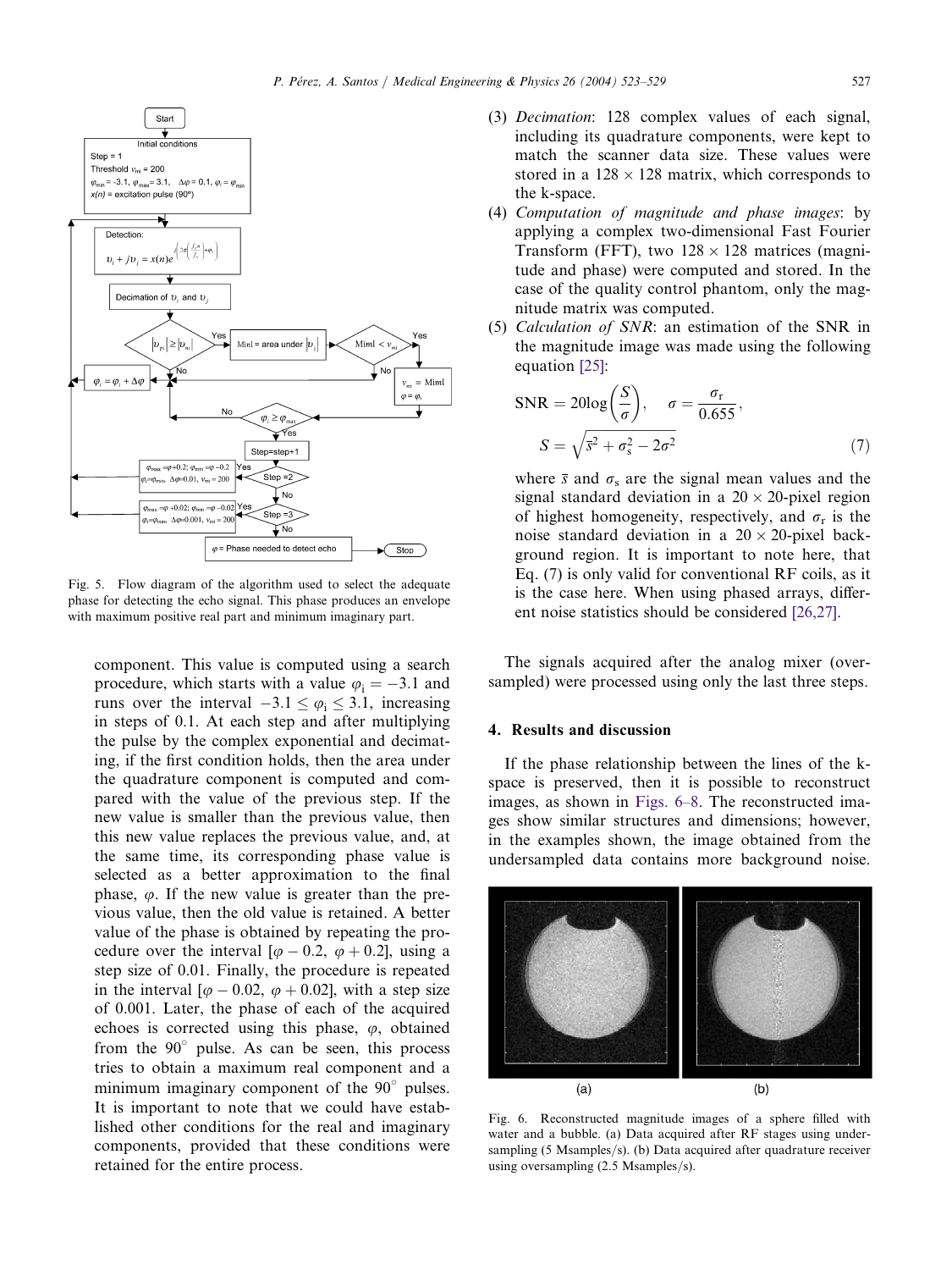

Fig. 7. Reconstructed phase images of a sphere filled with water and a bubble. (a) Data acquired after RF stages using undersampling (5 Msamples/s). (b) Data acquired after quadrature receiver using oversampling (2.5 Msamples/s).

Evaluating the images shown in [Fig. 6](#page-4-0) using Eq. (7), an SNR of 22.6 dB is obtained for the undersampled acquisition (Fig.  $6(a)$ ) and an SNR of 28.1 dB for the oversampled acquisition ([Fig. 6\(b\)\)](#page-4-0). Although, apparently, these data do not encourage the use of undersampling, it should be noted that this is a difficult case—sampling a signal of more than 200 MHz at only 5 Msamples/s. In any case, this difference in SNR between the images is in full agreement with Eq. (5). Obviously, a better SNR can be obtained by using a higher sampling rate.

The artifact in the center of the image in [Fig. 6\(b\)](#page-4-0) is due to low-frequency noise (approximately 1.2 kHz) in the analog receiver section that processes the imaginary part (a malfunction of the equipment at the time of the experiments). This artifact does not appear in the image reconstructed from the undersampled data, because data were acquired from the signal before the analog receiver section. This confirms that we avoid the problems due to the many sources of noise that may appear during the analog quadrature detection when a direct digital receiver is not used to handle the NMR signals.



Fig. 8. Images of quality control phantom obtained (a) using undersampling at 5 Ms/s, translation to zero center frequency and compensation of phase and decimation and (b) using the standard BRUKER equipment.

Although [Fig. 6\(a\)](#page-4-0) shows that the method for recovery of the phase information is correct—at least for objects with a very simple structure—Fig. 7(a), the reconstructed phase image, gives a better demonstration by showing that the phase relation between the lines is correct. The difference between the images in Fig. 7(a) and (b)—specifically, the bands inside the circle in Fig. 7(a)—is due to the different procedures for handling the signals, which give different initial phases. As the phases of the reference signals used in the detection process in both cases (direct digital receiver based on undersampling and analog quadrature detector) are different, the position of the magnetization in the rotating plane, as viewed by the two systems, has different orientation.

Using the 128 signals acquired from the quality control phantom, its modulus image was reconstructed. This image and the corresponding image obtained by the BRUKER equipment are presented in Fig. 8(a) and (b), respectively. There is good correspondence between these two images, but that obtained using undersampling contains more noise. This noise is due to the low resolution of the oscilloscope's ADC, and the very low sampling rate. This example shows that even in the case of objects with a very complex structure, a direct digital receiver based on undersampling allows us to recover the images, if the correct method is used to compensate for the phase fluctuations introduced by the phase fluctuations in the carrier of the  $90^\circ$  pulses.

#### 5. Conclusions

This work presents undersampling as an alternative means of processing NMR and MRI signals to reconstruct the magnitude and phase images. Even in difficult conditions, such as those shown here (very low sampling rate, low number of bits), the images are correctly recovered. Our experimental results have allowed us to confirm that the SNR decreases owing to the folding back of the aliased spectra. However, the method has other advantages, as it eliminates some analog electronic circuits, replacing them with digital processing; it is then possible to ensure that real and imaginary parts are quite symmetric, and that periodic adjustment of the quadrature channels is not required. In addition, as can be seen in the images, this technique overcomes some of the problems that may appear when using analog circuits in radio-frequency processing—for example, low-frequency noise generated by various noise sources and dc offsets. On the other hand, with undersampling, the speed and storage requirements are considerably reduced in comparison with digital systems working with the Nyquist criteria and oversampling. Finally, it has been shown that the information coded in frequency and phase is correctly